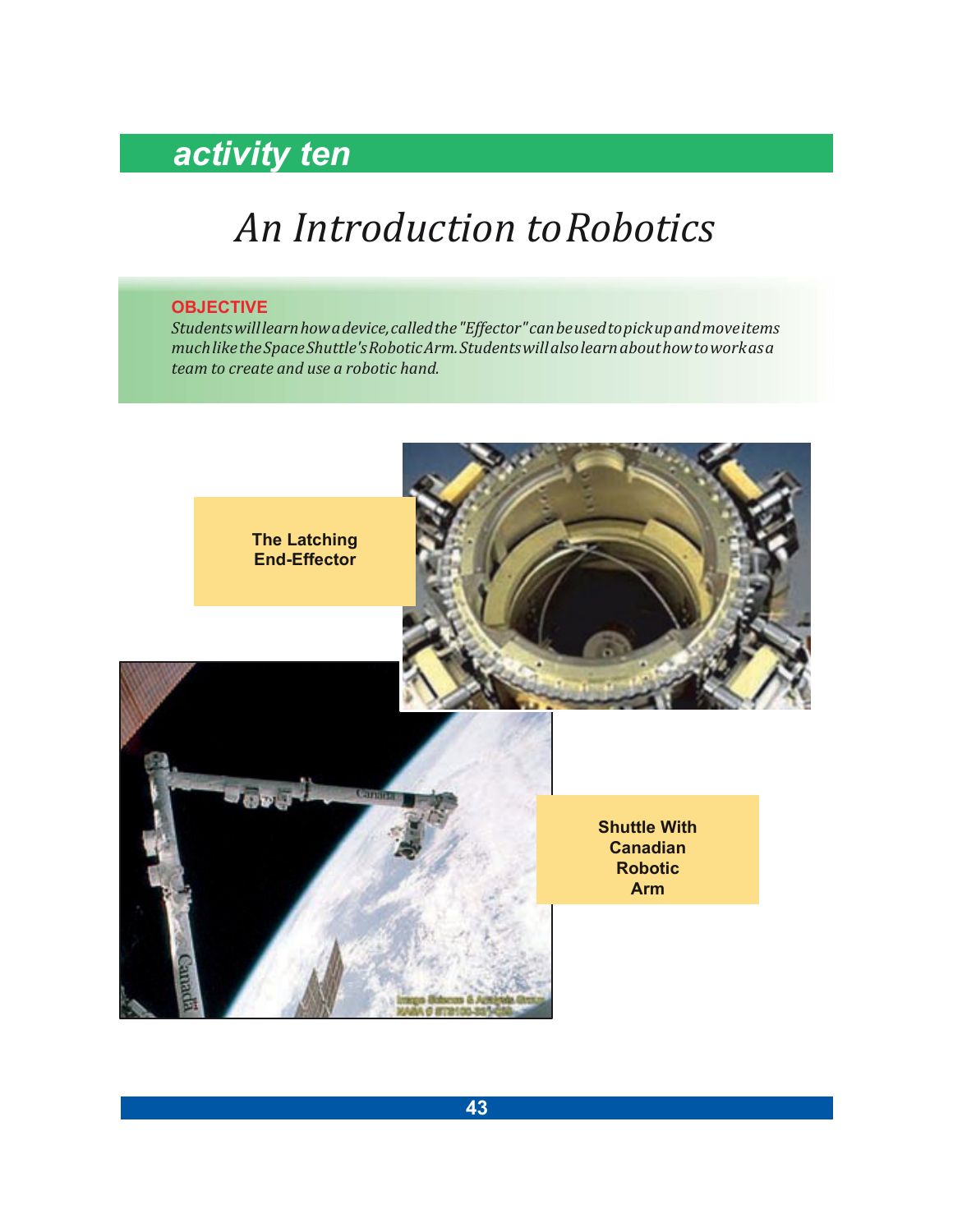## **Robotics Activity One** *End Effector*



## **NATIONAL SCIENCE STANDARDS**

**Content Standard E: Science and Technology •** Abilities of technological design **Unifying Concepts and Processes •** Evidence, models, and explanation

### **BACKGROUND**

The word robot comes from the Czech word robota that means forced or repetitive labor. Czech playwright Karel Capek coined the term for his 1920 play R.U.R. (Rossum's Universal Robots). In the play, the human-like robots take over the world.

Today's robots usually look very different from humans. They are found in manufacturing, research, medical treatment, entertainment, and space. NASA uses robots to explore Earth and the other planets and to manipulate payloads on the Space Shuttle and the International Space Station.

The definition of what a robot is varies with the source referenced. Generally, robots are machines that operate by computer controls. On Earth, robots are often used for dangerous, dirty, or dull jobs. Examples include painting and welding robots in automotive assembly lines and robots used to dismantle old nuclear power plants. In NASA-sponsored experiments, walking robots were used to explore active volcanoes in Alaska and the Antarctic.

One of the most important objectives in the development of robots is to enable robots to interact with their environment. Interaction is often accomplished with some sort of arm and gripping device or end effectors. This type of robotic activity was used aboard the Mars Rovers, Spirit and Opportunity.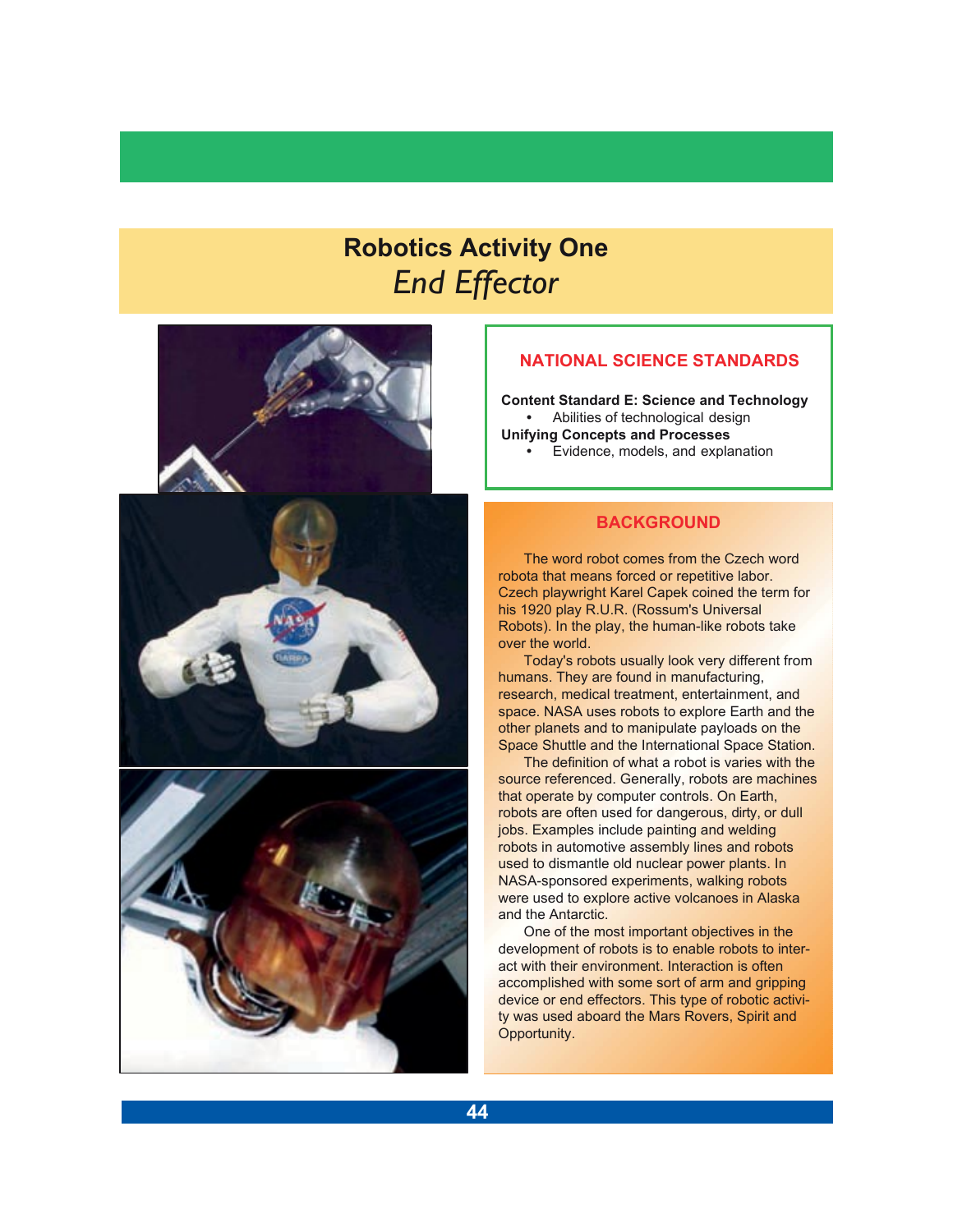- 1.Two Styrofoam® coffee cups
- 2.Three pieces of string
- 3.Scotch or similar household tape
- 4.One serrated plastic picnic knife





*These are the only materials you need to make an end effector.*



*Next, three pieces of string are cut to a length of 12 cm.*

**PROCEDURE:**

*Two coffee cups are held together and a plastic knife is used to cut both in a line as shown in this photo.*



*The string pieces are taped first on the inside just below the cut edge. The other end of the string is positioned outside but the tape is not pressed down.*



*While holding the rim of the inner cup, rotate the outer cup until the three strings cross each other. The strings will have some slack. Pull the end of the strings on the outside until they are straight and intersect in the middle. Now press the tape on the outside to hold the strings.*